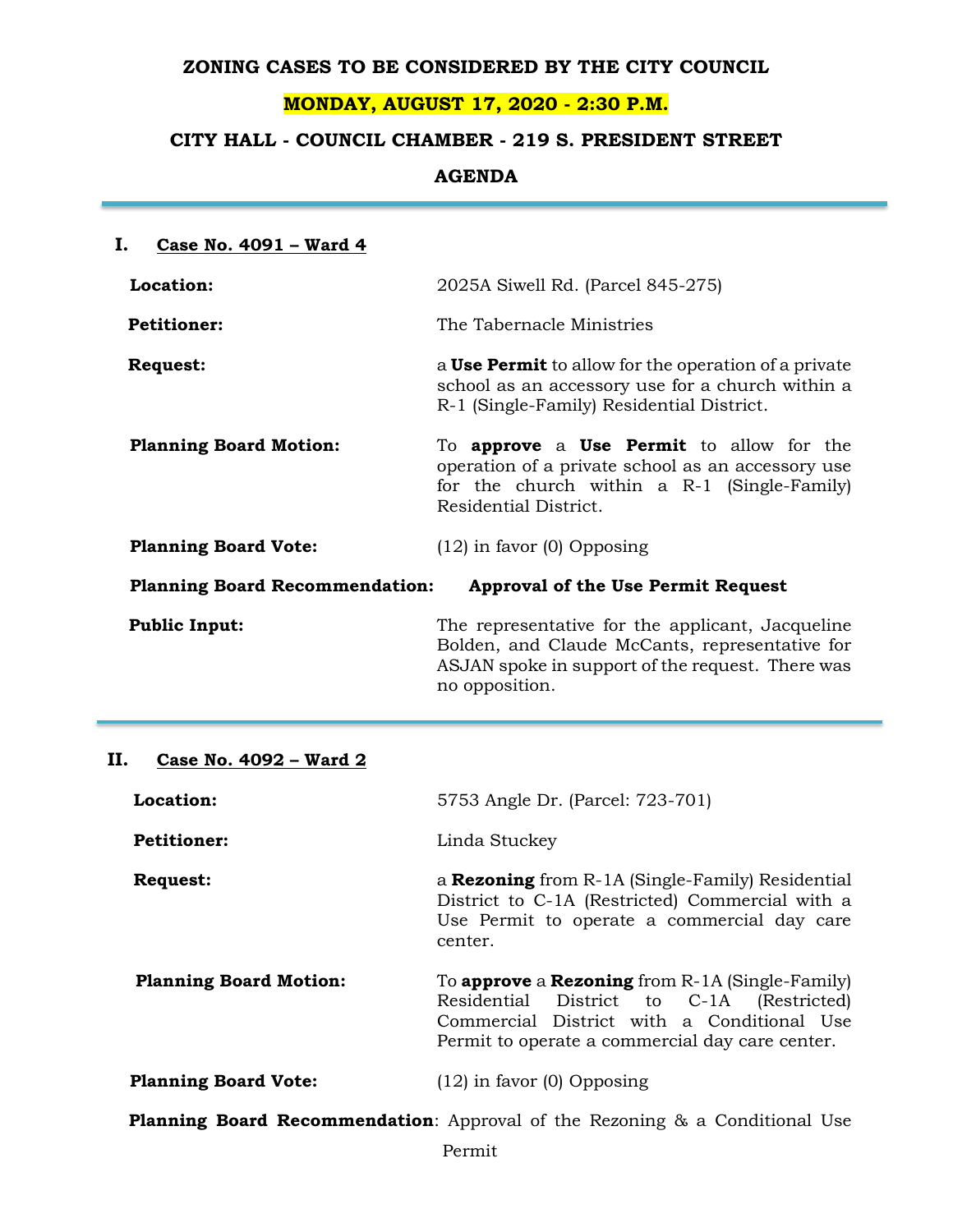| III.<br>Case No. 4093 - Ward 1                                                  |                                                                                                                                                                                                    |  |
|---------------------------------------------------------------------------------|----------------------------------------------------------------------------------------------------------------------------------------------------------------------------------------------------|--|
| Location:                                                                       | Parcel #507-276-2 on Old Canton Rd.                                                                                                                                                                |  |
| <b>Petitioner:</b>                                                              | Dr. David & Dr. Joyce Cole Marion                                                                                                                                                                  |  |
| <b>Request:</b>                                                                 | a <b>Rezoning</b> from R-5 (Multi-family) Residential<br>District to C-3 (General) Commercial District to<br>allow for the construction of a professional<br>services office building.             |  |
| <b>Planning Board Motion:</b>                                                   | To approve a Rezoning from $R-5$ (Multi-family)<br>District to C-1 (Restricted)<br>Residential<br>Commercial District to allow for the construction<br>of a professional services office building. |  |
| <b>Planning Board Vote:</b>                                                     | $(11)$ in favor $(1)$ Opposing                                                                                                                                                                     |  |
| <b>Planning Board Recommendation:</b><br>Approval of a Rezoning from R-5 to C-1 |                                                                                                                                                                                                    |  |
| <b>Public Input:</b>                                                            | Other than the representative for the applicant,<br>Jeff Seabold, no one else spoke in support or<br>opposition of the request.                                                                    |  |

## **IV. Case No. 4094 – Ward 7**

| Location:                     | 1438 North State St. (Parcel: 13-2)                                                                                                                                        |  |
|-------------------------------|----------------------------------------------------------------------------------------------------------------------------------------------------------------------------|--|
| <b>Petitioner:</b>            | Kellum Law Firm                                                                                                                                                            |  |
| <b>Request:</b>               | a <b>Special Exception</b> to allow for a law office<br>within a R-4 (Limited Multi-family) Residential<br>District.                                                       |  |
| <b>Planning Board Motion:</b> | To <b>approve</b> a <b>Special Exception</b> to allow for a law<br>office within a R-4 (Limited Multi-family)<br>Residential District.                                     |  |
| <b>Planning Board Vote:</b>   | $(12)$ in favor $(0)$ Opposing                                                                                                                                             |  |
|                               | Planning Board Recommendation: Approval of the Special Exception Request                                                                                                   |  |
| <b>Public Input:</b>          | The representatives for the applicant, Bill Kellum<br>and Walt Wofford, Jr. spoke in support of the<br>request. There was no one to speak in opposition<br>of the request. |  |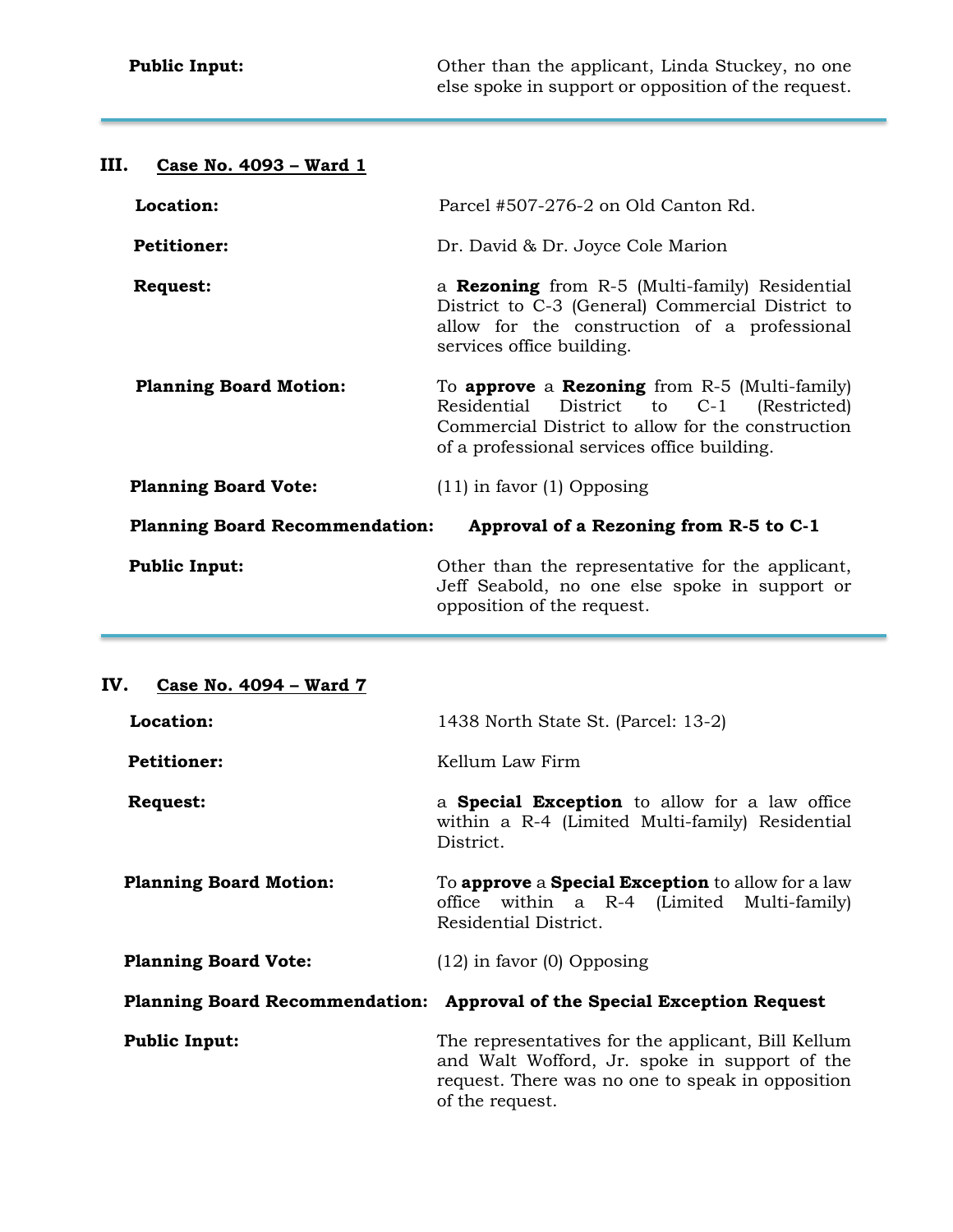| Location:                                                                          | 1131 Druid Hill Dr. (Parcel: 438-101)                                                                                                                                                                                                                                                                                                             |  |
|------------------------------------------------------------------------------------|---------------------------------------------------------------------------------------------------------------------------------------------------------------------------------------------------------------------------------------------------------------------------------------------------------------------------------------------------|--|
| <b>Petitioner:</b>                                                                 | Art Minton                                                                                                                                                                                                                                                                                                                                        |  |
| <b>Request:</b>                                                                    | a <b>Special Exception</b> to allow for a professional<br>(real estate) office within a R-1A (Single-Family)<br>Residential District.                                                                                                                                                                                                             |  |
| <b>Planning Board Motion:</b>                                                      | To <b>approve</b> a <b>Special Exception</b> to allow for a<br>professional (real estate) office within a R-1A<br>(Single-Family) Residential District.                                                                                                                                                                                           |  |
| <b>Planning Board Vote:</b>                                                        | $(12)$ in favor $(0)$ Opposing                                                                                                                                                                                                                                                                                                                    |  |
| <b>Planning Board Recommendation:</b><br>Approval of the Special Exception Request |                                                                                                                                                                                                                                                                                                                                                   |  |
| <b>Public Input:</b>                                                               | The applicant, Art Minton, spoke in support of the<br>request. Lindsay Blaylock, a representative for<br>the St. Richard Catholic Church, had some<br>concerns about the request. Staff provided Ms.<br>Blaylock with the requirements for a Special<br>Exception and with the explanation she expressed<br>that her concerns had been addressed. |  |